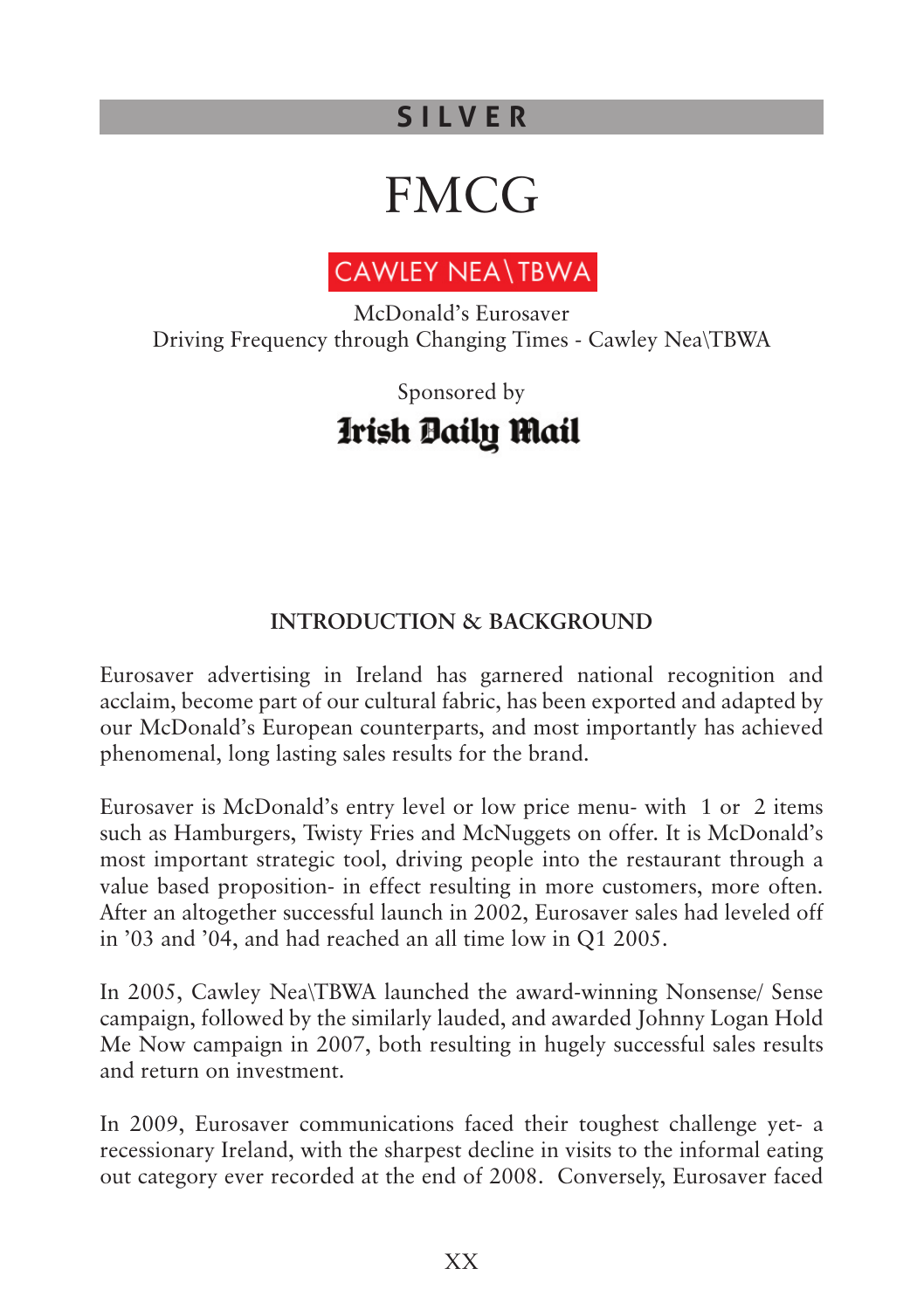more competition than ever before, with many restaurants offering value platforms such as 2 for 1s and Early Birds, and our traditional competitors increased media presence with recessionary value offerings. The McDonald's sales trend, which had been increasing steadily from 2005 to mid 2008, became flat and eventually fell into decline in Q3. Transactions\* began to take on a very worrying trend, dipping dramatically from Q3 2008. TNS research advised that any sales increases would be dependent on frequency driving activities rather than penetration.

Thus, to turn around the McDonald's sales trend, Cawley Nea\TBWA was tasked with re-invigorating and re-inventing Eurosaver in order to drive frequency.

Like the successful campaigns before it, we would use deep consumer and cultural insight to reframe and re-invent Eurosaver within the spirit of the time.

This was coupled with an innovative, 'always on' media strategy encompassing TV, Radio, Outdoor and Online.

The results have exceeded all expectations:

- l Agreement with key attitudinal statements increased significantly, including a 5.6% increase in people believing McDonald's 'is a Brand (place) for someone like me'
- $\bullet$  Visits moved from 2.3 in a 4 week period to 3.1- meeting our objective of increased frequency
- l There was a dramatic increase in transactions
- l Eurosaver net sales have increased by 34% from 2008 to 2009
- **Through Eurosaver, McDonald's have grown their market share by 9%**almost double our target of 5%

Throughout the campaign period, McDonald's absolute profit rose by 13%.

McDonald's have recorded an increase in Eurosaver net sales that is over 4 times the total advertising spend over the period. The ROMI (Return On Marketing Investment) is a phenomenal 193%.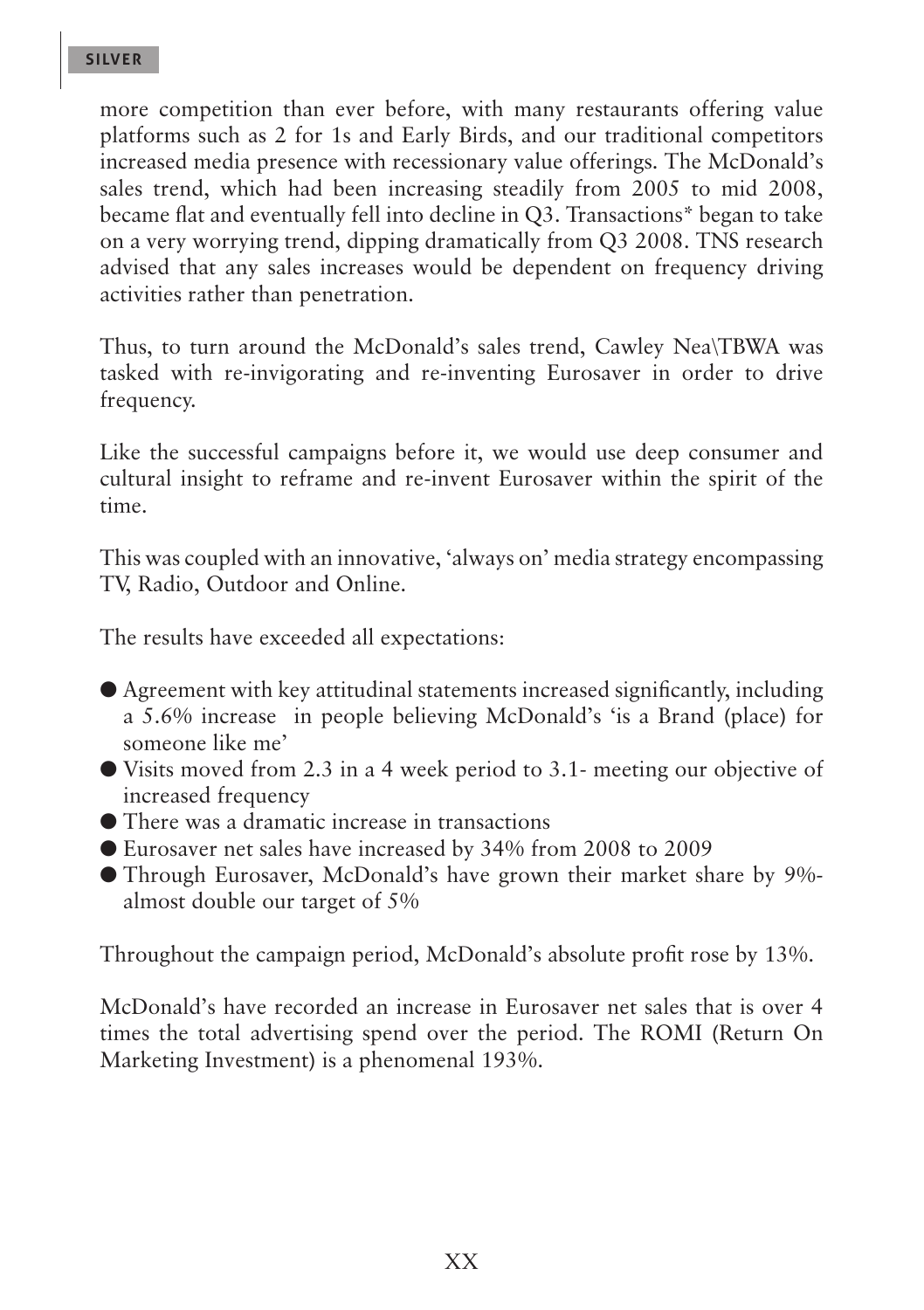#### **MARKETING OBJECTIVES**

As McDonald's most important strategic tool, Eurosaver had a number of crucial objectives which we needed to achieve in order to ensure the continuing success of the McDonald's brand in Ireland.

#### **Improve brand perception**

Eurosaver advertising is tasked with increasing likeability and consideration of the McDonald's brand as a whole. This would be measured through percentage increase in agreement with KPI statements from the continuous, bespoke McDonald's TNS Research tool, FastTrack, such as:

- McDonald's is a company me/ my friends would be happy to work for
- McDonald's offers good value for money

# **Local relevance**

Eurosaver communications act as the platform for McDonald's overall objective of delivering on 'local relevance' to the Irish market. Eurosaver is McDonald's primary advertising investment and as such has always been locally produced. Delivery of this crucial objective would be measured against increases in key Fast Track statements such as:

- McDonald's is a brand (place) for someone like me
- McDonald's is involved in my community

#### **Increase frequency and sales**

Eurosaver communications were tasked with incrementally driving our existing customers into the restaurants more often. Because the number of people eating out was in sharp decline, we needed to increase sales through a frequency driving strategy, rather than one of penetration.

#### **Grow Market Share**

Finally, McDonald's had set Eurosaver its most ambitious target yet- it was tasked with growing market share by a whopping 5% in a market that was in significant decline, but which was more competitive than ever before.

#### **THE TASK**

The Eurosaver campaign had launched in 2002 to effortless acclaim and success- its very proposition was enough to drive sales to phenomenal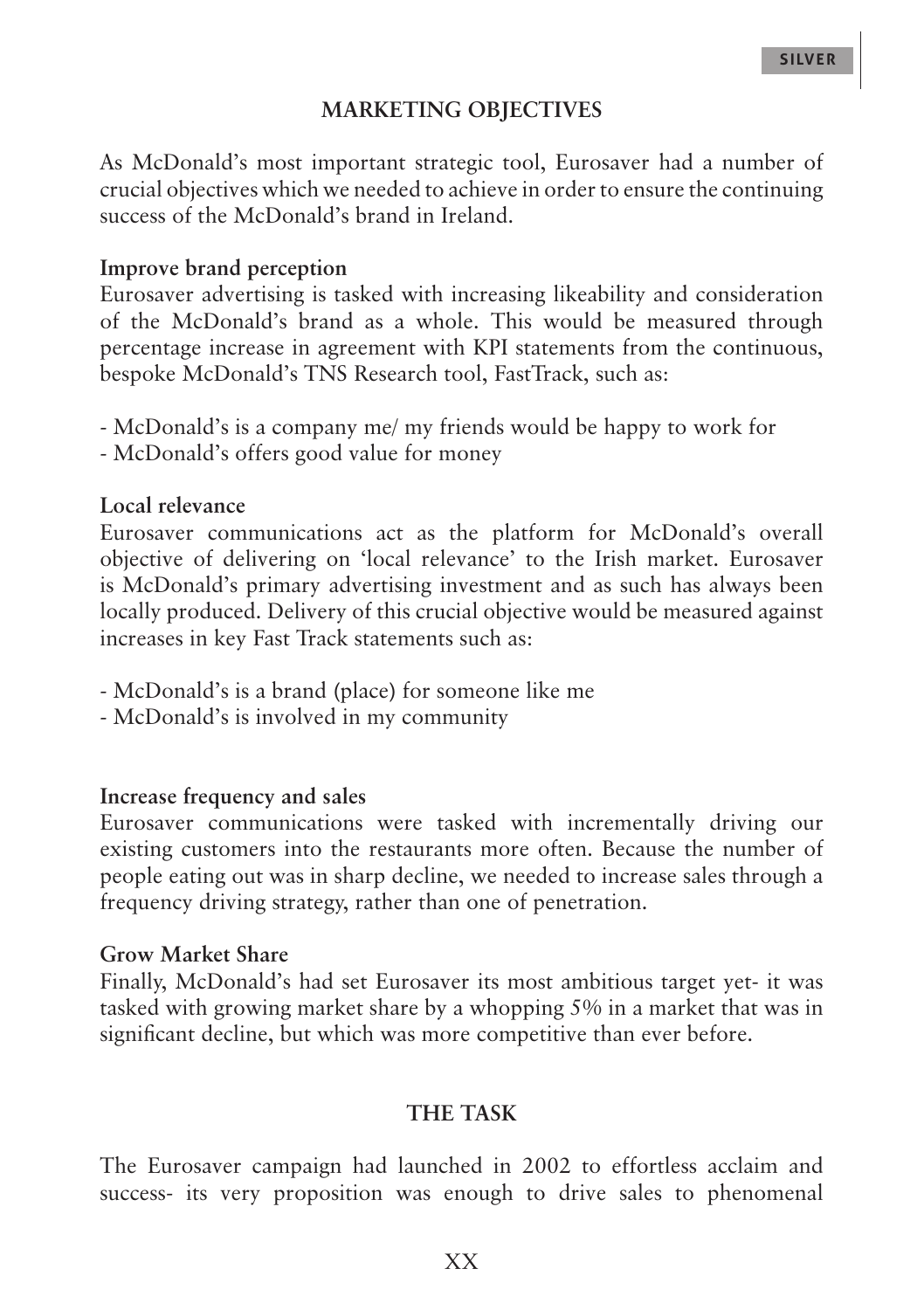heights. The initial momentum of Eurosaver had leveled off by '03/'04 and by '05 sales had decreased significantly. From 2006 to 2008, Cawley Nea \ TBWA communications campaigns (Nonsense/ Sense and Johnny Logan) had managed to return Eurosaver to positive growth and success.

In 2008, outside forces began to impact on the McDonald's business. The recession had a resounding impact on the numbers of people eating out, with the informal eating out market contracting dramatically.



The McDonald's sales trend, which had been increasing steadily from end of 2005 to mid 2008, became flat and eventually fell into decline in Q3.

Transactions began to take on a very worrying trend, dipping dramatically from Q3 2008.

TNS research showed that any sales increases would be dependent on frequency driving activities rather than penetration.

As well as that, McDonald's began to see more and more competitors entering the 'value' market, from all ends. 'Higher end' restaurants began to offer a number of value platforms including Early birds and 2 for 1 meals. Convenience outlets began offering meal deals, and our direct competition in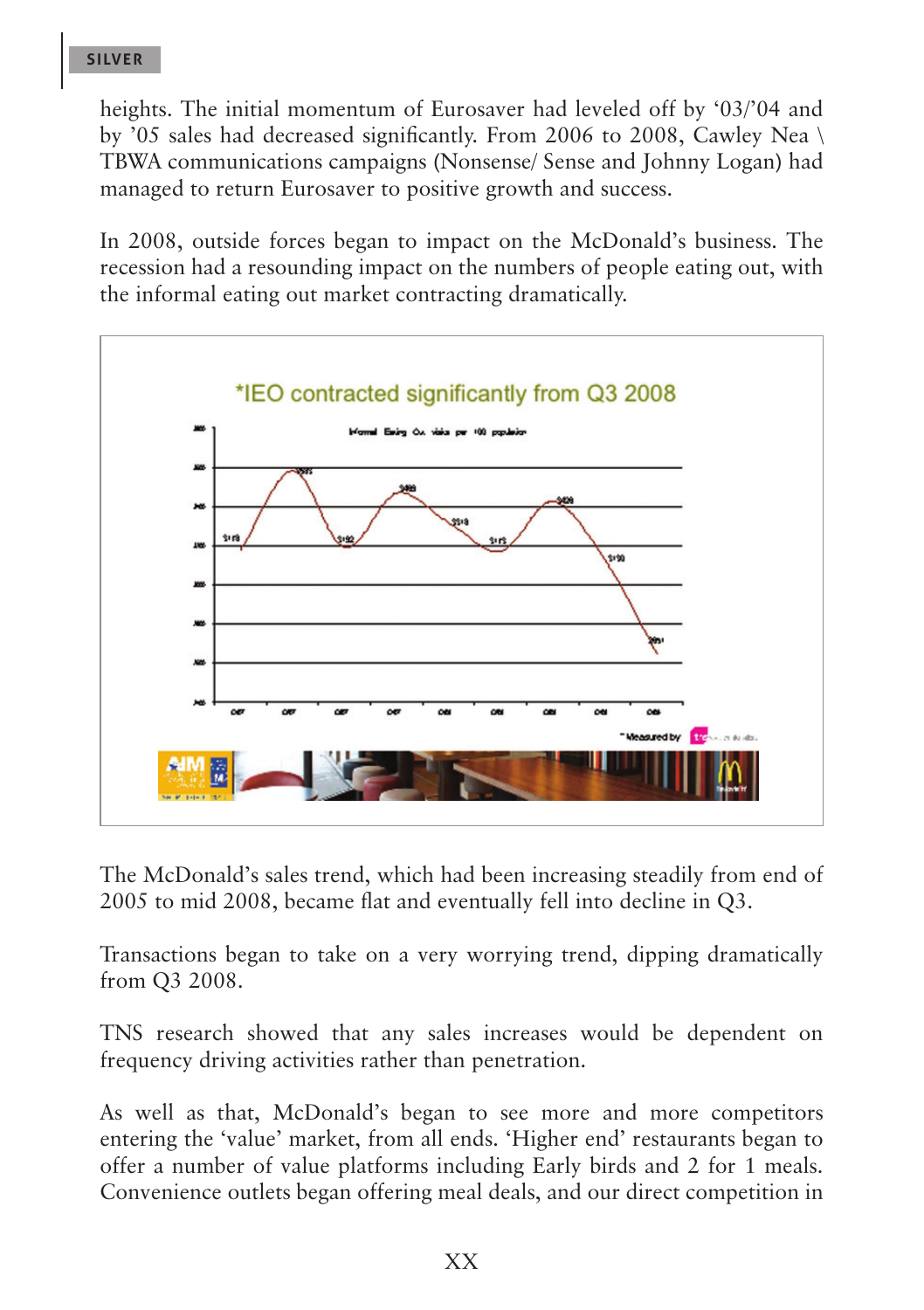the form of fast food restaurants relentlessly communicated their recessionary 'value' offerings with renewed vigour.

We were tasked with returning Eurosaver to growth and its former glory, and standing out from the crowd of 'Value' offerings which were now omnipresent within the category, in every convenience store and every restaurant throughout the country. How could we refresh and reinvigorate Eurosaver once again? How could we get Irish people talking about it versus our competitors?

In short, our task was to stimulate sales growth by re-invigorating and reinventing Eurosaver. We would need to make it relevant, exciting and engaging once again.

# **THE STRATEGY**

Many of our competitors reacted to the downturn by creating various tactical price promotions. However, McDonald's stayed focused on its existing strategic value platform, the Eurosaver menu, realizing that its brand equity would be our greatest asset in this challenging time.

Our strategy for Eurosaver has always been a single-minded focus on developing deep consumer and cultural insights to tap into the spirit and context of the time, always positioning Eurosaver as having a crucial role within it. Thus making it instantly relevant and engaging to a local audience.

In 2009, we remained faithful to our tried and tested formula, and once again set out to capture the zeitgeist, and find the role for Eurosaver within it.

We started by conducting a thorough exploration of secondary research, ranging from consumer confidence and 'mind and mood' reports to psychological and best in class thinking on recessionary behaviour. We then undertook two rounds of deep dive qualitative research. We first conducted a series of in-depth interviews with our target audience of 15-34s, to capture the sentiment and deep emotional feeling of the time. Following this, we then carried out proposition testing in a number of focus groups, in order to decide on the best creative execution to express this.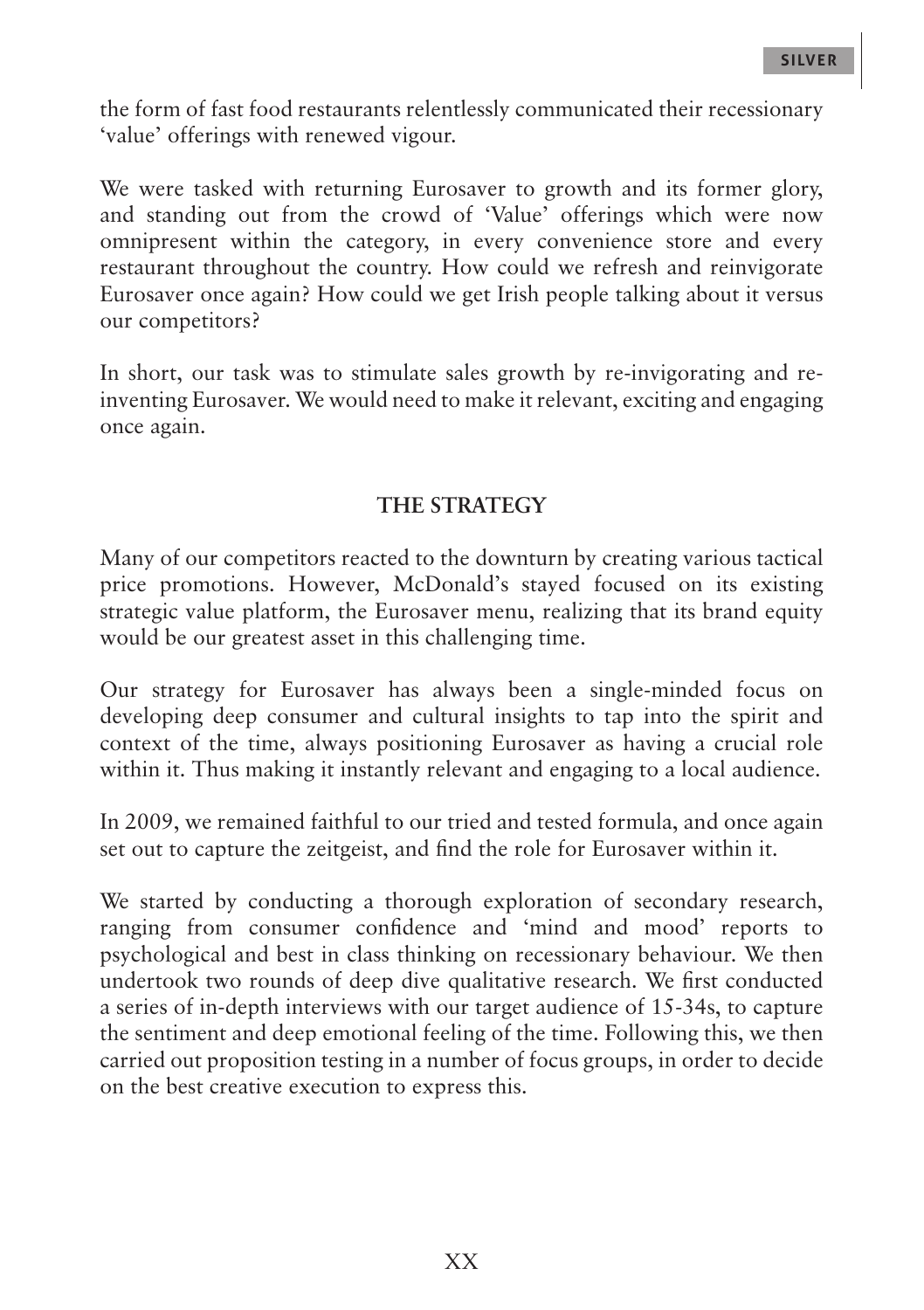Our benchmark was to once again be at the tipping point of the zeitgeist or spirit of the time, providing a cultural commentary to the country. Like the historic Eurosaver campaigns, the 2009 phase of communications was born of a deep consumer and cultural insight.

### **2009 Context: Turning tide / uncertainty**

Insight: Being a young adult has always been a time of change- leaving home to study, getting your first job, having your first serious relationship….. And these changes took on an even more sinister turn when coupled with the impending economic meltdown of the country. At the end of 2008, as the country was going into recession, young adults began to feel increasingly uncertain about their future, and even more fearful about these times of change.

A McDonald's Brand Audit was conducted at the time, which revealed that McDonald's and Eurosaver offered welcome stability during these troubled times. McDonald's, through Eurosaver, could assume a confident stance by portraying itself as the reassuring constant which wouldn't change at all, even if cataclysmic change was happening daily in the country.

# **THE IDEA & COMMUNICATIONS ACTIVITY**

Our communications idea for Eurosaver has always been: "Eurosaver is the solution in troubled times".

In 2009, as the tide began to turn and recession took hold, we aired 4 TV advertisements called 'Things can change quickly, so it's good some things don't change at all'. The creative executions depicted humorous situations where change was exaggerated and fast-forwarded (including a huge change in fashion trends occurring within the space of a day, and heartbroken parents saying goodbye to their son as he leaves for college callously transforming his bedroom into a seedy love nest within seconds). Eurosaver was the reassuring constant which wouldn't change at all, even if cataclysmic change was happening in our hapless hero's lives. These executions cleverly demonstrated that McDonald's had always offered good value, perhaps in comparison to some of our competitors who were only doing so now because of the recession.

We aired these executions between January and May with 2,160 15-24 yr old TVRs and June to November with 1,230 15-34 yr old TVRs as part of an 'Always on Strategy' to drive frequency.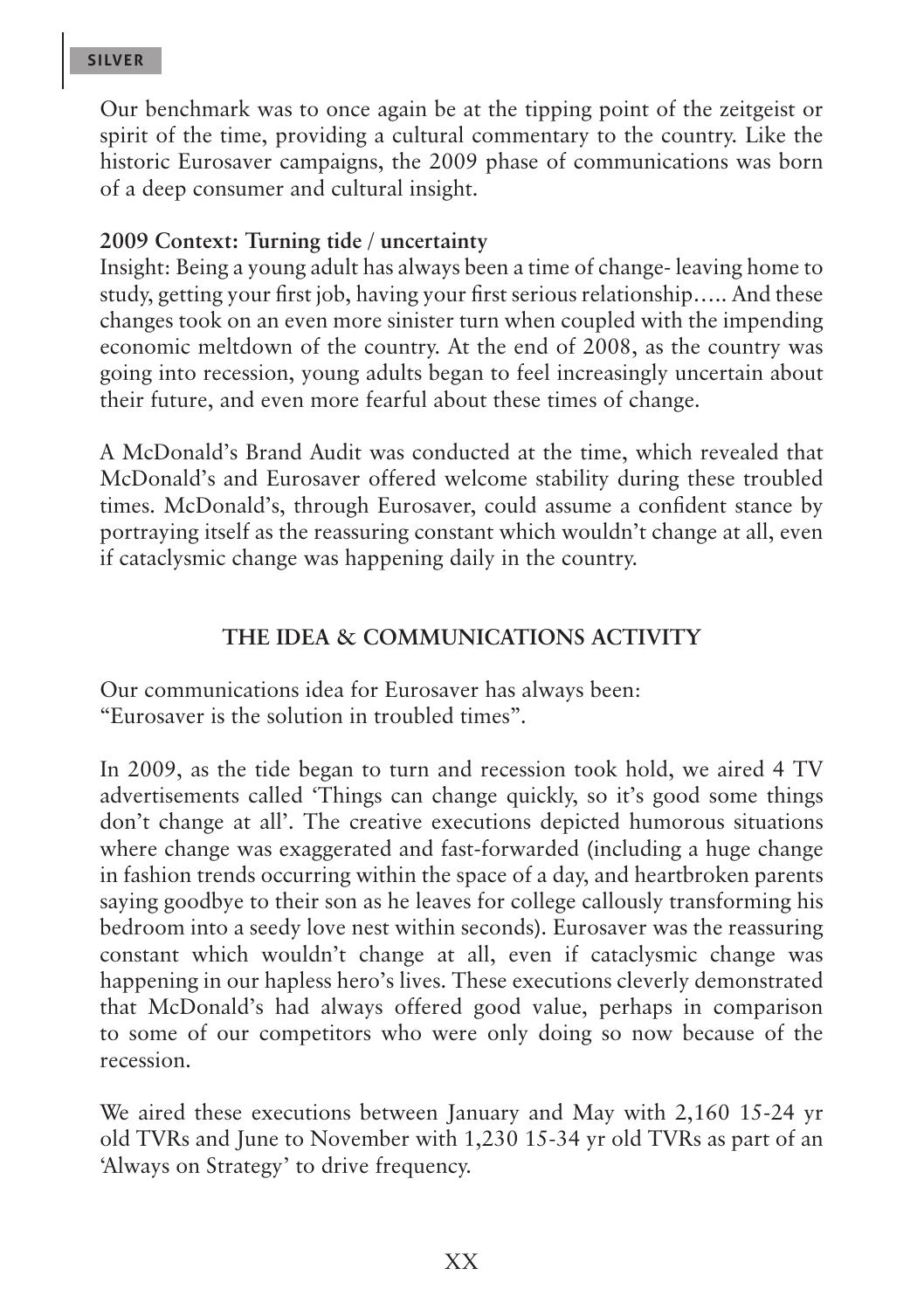| <b>DE RADIO</b><br>OUTDOOR<br><b>W</b> NODILE<br><b>ALL</b> IV<br><b>Congle ONLINE</b><br>2009<br>JAN<br>FEB |  |
|--------------------------------------------------------------------------------------------------------------|--|
|                                                                                                              |  |
|                                                                                                              |  |
| MAR                                                                                                          |  |
|                                                                                                              |  |
| APR                                                                                                          |  |
| <b>F16Y</b>                                                                                                  |  |
| JUN                                                                                                          |  |
| JUL                                                                                                          |  |
| AUG                                                                                                          |  |
| SEP                                                                                                          |  |
| CCT                                                                                                          |  |
| <b>NOW</b>                                                                                                   |  |

We also developed 4 radio ads specifically as a frequency driving technique, and used outdoor through close proximity sites to increase footfall into the stores.

Online was used as an interactive media to promote talkability of our campaign, including video banner ads on targeted sites, as well as a strong presence on You Tube and the McDonald's website.

# **THE RESULTS**

The Eurosaver campaign of 2009 managed to capture the imagination of the nation once again; through its insightful commentary and ability to lead the zeitgeist. In doing this, we enabled Eurosaver to stand out from the crowded competitive set, highlighting its uniqueness in the value arena.

# **Improved brand perception**

We have seen significant increases across the selected KPI statements:

- An increase of 3.7% more people believing that McDonald's offers good value for money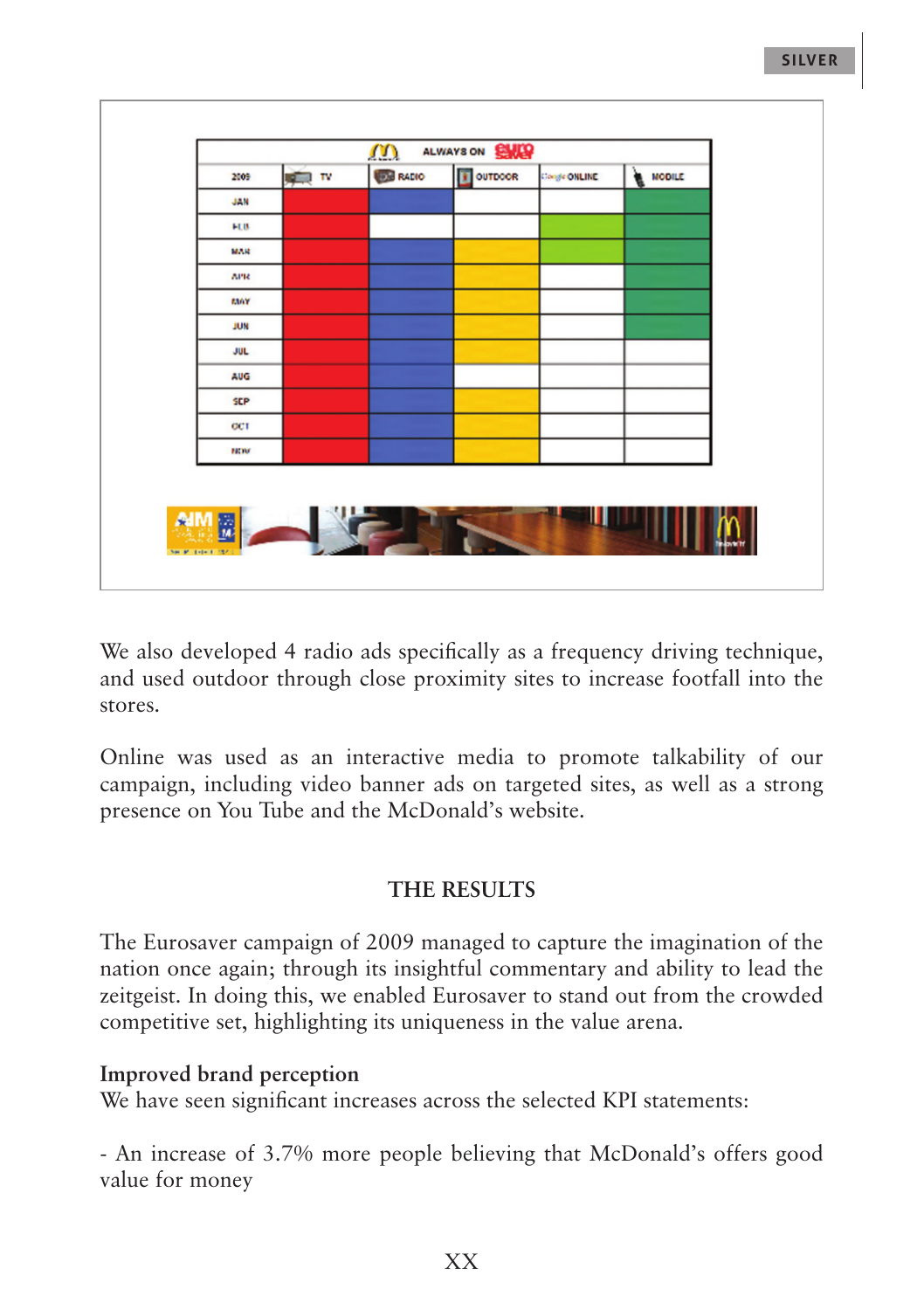- An increase of 4.1% more people believing McDonald's is a company me/ my friends would be happy to work for

#### **Local Relevance**

This insight-led campaign has resulted in an overall halo effect for the McDonald's brand in Ireland, delivering on the key objective of local relevance. Successfully achieving this was to be measured through two key statements, both of which have seen significant improvements:

- An increase of 5.6% more people agreeing that McDonald's is a brand (place) for someone like me

- An increase of 3.7% more people believing McDonald's is a brand that is involved in my community

Interestingly, the 'Things change quickly' campaign also captured the imagination of another nation entirely, as our Czech Republic colleagues ran our campaign in their own country, to widespread acclaim and success. It was the first time a McDonald's Ireland advertising campaign had ever been exported and adapted by another country, representing an historic first for Eurosaver.